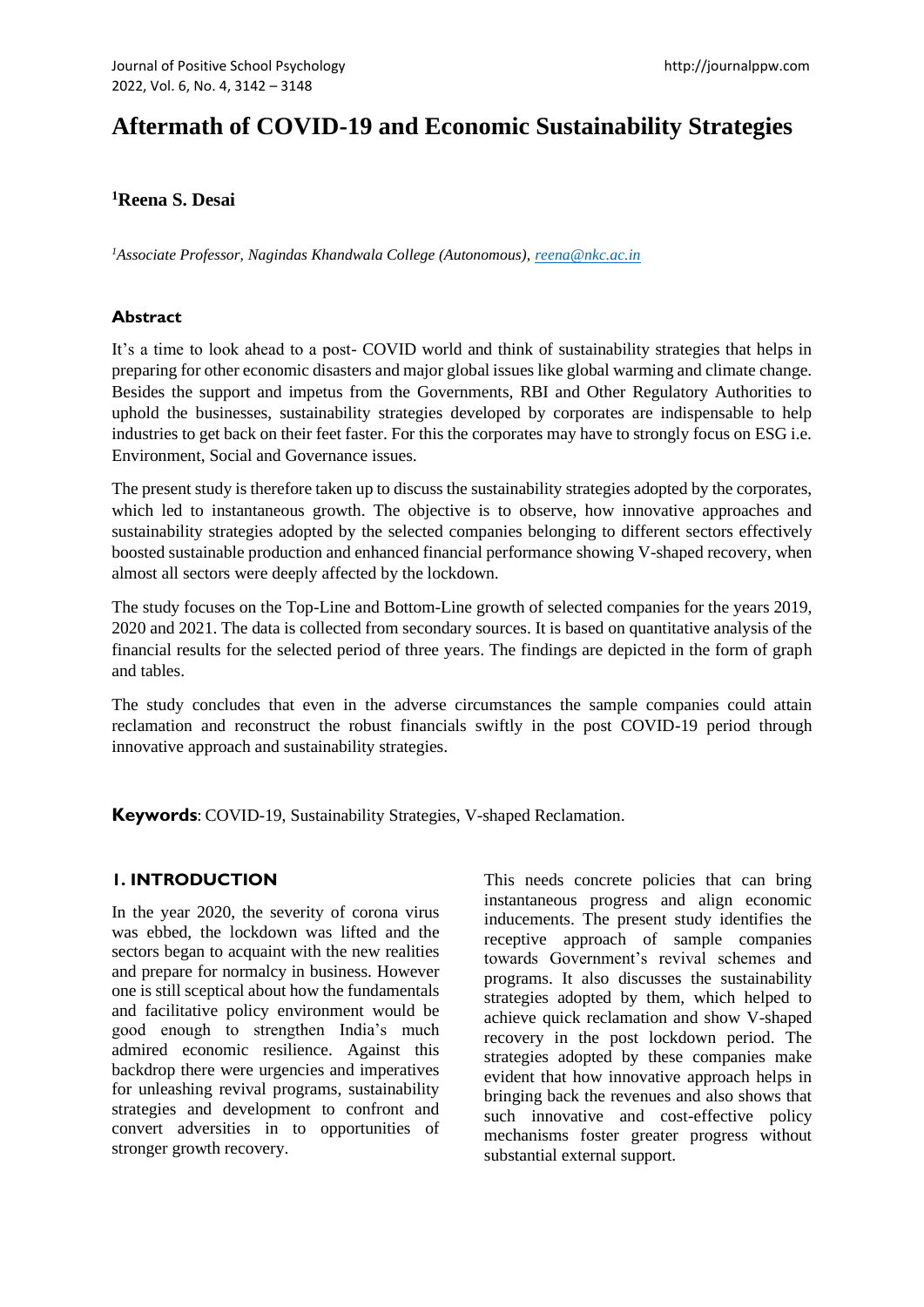The present research is therefore taken up to study and analyse the financial metrics of five sample companies viz. Tata Motors Ltd., Dwarikesh Sugar Industries Ltd., Tata Power Ltd., JSW Steel Ltd., and Hindustan Unilever Ltd.(HUL) and also to understand their quick recovery against the risk of global crisis.

## **2. Objectives**

1) To compare the actual financial results with respect to Top-Line and Bottom-Line performance for the years ending March 2019, 2020 and 2021 for the sample companies.

2) To observe, how innovative approaches and sustainability strategies adopted by the sample companies enhanced financial performance so as to achieve V-shaped recovery,

## **3. Methodology**

The present study is based on case study approach. It is a quantitative and comparative analysis of factual financial performance parameters of the selected companies.

#### 3.1 Source of data

Secondary data is used to identify economic sustainability strategies. The information is gathered from media outlets, news papers, annual reports, journals, company websites and other sources to gain a better knowledge of the issue. The financial data is extracted from an authentic, professional and normalised database viz. Capitaline.

#### 3.2 Sample

Five leading Indian companies as shown in Table 3.1 have been selected to see how they could witness a phenomenal reclamation after the lockdown.

|         | 1 able 3.1<br>Sample companies and sectors with adopted sustainability Strategies |                                    |                                        |  |  |  |
|---------|-----------------------------------------------------------------------------------|------------------------------------|----------------------------------------|--|--|--|
| Sr.     | <b>Company Name</b>                                                               | <b>Sector</b>                      | <b>Sustainability Strategy</b>         |  |  |  |
| No.     |                                                                                   |                                    |                                        |  |  |  |
| 1       | Tata Motors Ltd.                                                                  | Automobile-HCVs and LCVs           | Shifting to sustainable product line - |  |  |  |
|         |                                                                                   |                                    | Electric Vehicles-EVs with reduced     |  |  |  |
|         |                                                                                   |                                    | emission                               |  |  |  |
| $2^{1}$ | Dwarikesh Sugar                                                                   | Sugar Industry                     | Ethanol blending strategy              |  |  |  |
|         | Industries Ltd.                                                                   |                                    |                                        |  |  |  |
| 3       | <b>Tata Power</b>                                                                 | Power Generation and Supply        | innovative, smart and secured charging |  |  |  |
|         | Company Ltd.                                                                      |                                    | solutions for easy fleet of EVs        |  |  |  |
| 4       | <b>JSW Steel Ltd.</b>                                                             | Steel Industry                     | Expansions through a combination of    |  |  |  |
|         |                                                                                   |                                    | organic and inorganic strategies       |  |  |  |
| 6       | Hindustan Unilever                                                                | <b>Fast Moving Consumer Goods-</b> | Effective take-over of GSK CH -        |  |  |  |
|         | Ltd.                                                                              | Personal Care                      | leveraging on mega trend of health     |  |  |  |

Table 3.1 *Sample companies and sectors with adopted sustainability Strategies*

#### 3.3 Period

The data is analysed for the relevant cut off years of Pandemic i.e. March-2019, March-2020 and March-2021. This period covers the Pre and Post lockdown years that helps comparing the financial indicators and understanding how the impact of sustainability strategies adopted by different companies is reflected on the financials of subsequent year.

#### 3.4 Analysis

Analysis of Top-Line growth (Revenue) and Bottom-Line growth (PAT) is done by observing absolute figures and percentage of Rate of Growth (ROG). These parameters were studied for four companies except HUL for all three years. For HUL the analysis is done segment wise, for all three years, which suits the inorganic strategy of merger adopted by it. The data is presented through graph and tables.

and wellness

## **4. Limitations**

• Only few sample companies are studied from different sectors. Therefore, the scope of the study is limited.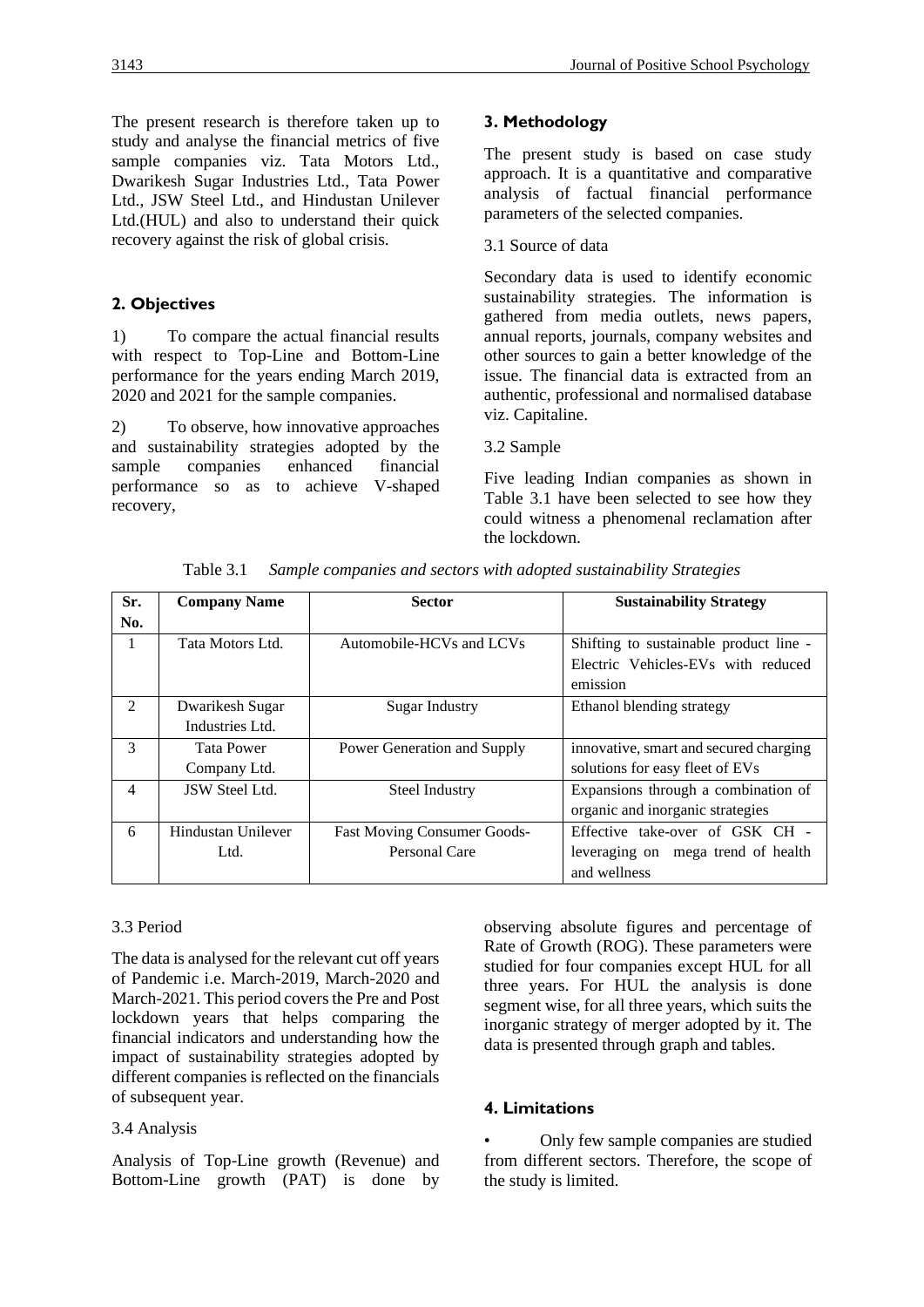The relevance of the study and the strategies discussed is only for current situation, which may not be applicable when the economy reverts to normalcy.

There are certain inferences drawn with the simple mathematical formula and are purely based on quantitative details, the qualitative aspects and its impact on the analysis are not considered.

## **5. Need**

It is a time to look ahead to a post- COVID world. On current form it is seen that many sectors are on the path of getting back to normal and picking up with the strong financial performance.

The Government has also announced its support through various schemes and desire to allow the private sectors into all parts of economy, which may provide external impetus to the corporate sector towards reclamation. However, after a disastrous period of two years, an internal appraisal of the companies is needed to push them to attain robust financials. For CEOs, the big question currently would be how to regain higher returns through rebuilding operations, rethinking their organisation structure and accelerating their adoption of innovative strategies. As a result the industry executives and policy makers are looking for apt strategies and policies to improve their practices and increase consumer demand.

The present study is therefore necessary to evaluate the financial performance of the sample companies and to observe how they could manage to overcome the aftermath of the Pandemic by adopting sustainability strategies.

The rationale of the study therefore is to understand how the innovative approach and adoption of sustainability strategy on right time helped the companies belonging to various sectors to witness V-shaped recovery and recuperate to get back on their feet.

## **6. Background of the study (Literature Review)**

• (Begum, Abbas , & Ghani , 2022) The study addresses sustainable issues related to C-

19 Pandemic and examines how innovative strategies are needed to recover the past level of production and returns. It emphasises on the social economic and environmental sustainability.

• (Ranjbari & ZahraShams, 2021) The authors put forward a view that the Governments, authorities, policy makers and practitioners need to spot the areas, focusing where the negative impact of pandemic can be eliminated. For this all sustainability research in wake of pandemic can churn out the solutions and help policy makers to identify such areas.

(Barbier  $\&$  Burgess, 2020) The study propagates that in absence of external support from Government also, the innovative and costeffective policies and mechanisms can lead towards achieving SDGs i.e. Sustainable Development Goals. It emphasises on affordable policies that can yield immediate progress.

• (Garg, 2020) suggests that C-19 pandemic has muted the financial performances of corporate and changed the way of life. However it has brought new opportunities. If these opportunities are grabbed at the right time with right approach, it can work effectively to elevate the performance. The author highlights constant innovation as a part of business strategy.

• (Philip, 2020) observes that India's tractor industry didn't get affected much due to pandemic, even though the automobile sector was a hard-hit due to the crisis. The researcher here observes that the tractor sector hardly depends on import from China. 95% of the parts are procured at the local level. And therefore this sector escaped the devastating effect of the Covid-19 pandemic. Thus the approach of less dependence on external factors helped this industry to survive the disaster.

• (Bhandare, Rajan Mukund, & Doshi, 2020) The authors suggest to see beyond pandemic. The author also shows concern for the corporate authorities who really have to focus on the strategies to bring in revenues. The author also suggests that the corporates will have to be concentrating on Environment, Social and economic sustainability.

Reviewing the above, it is observed that almost all the extant studies emphasise on identifying sustainability strategies to manage the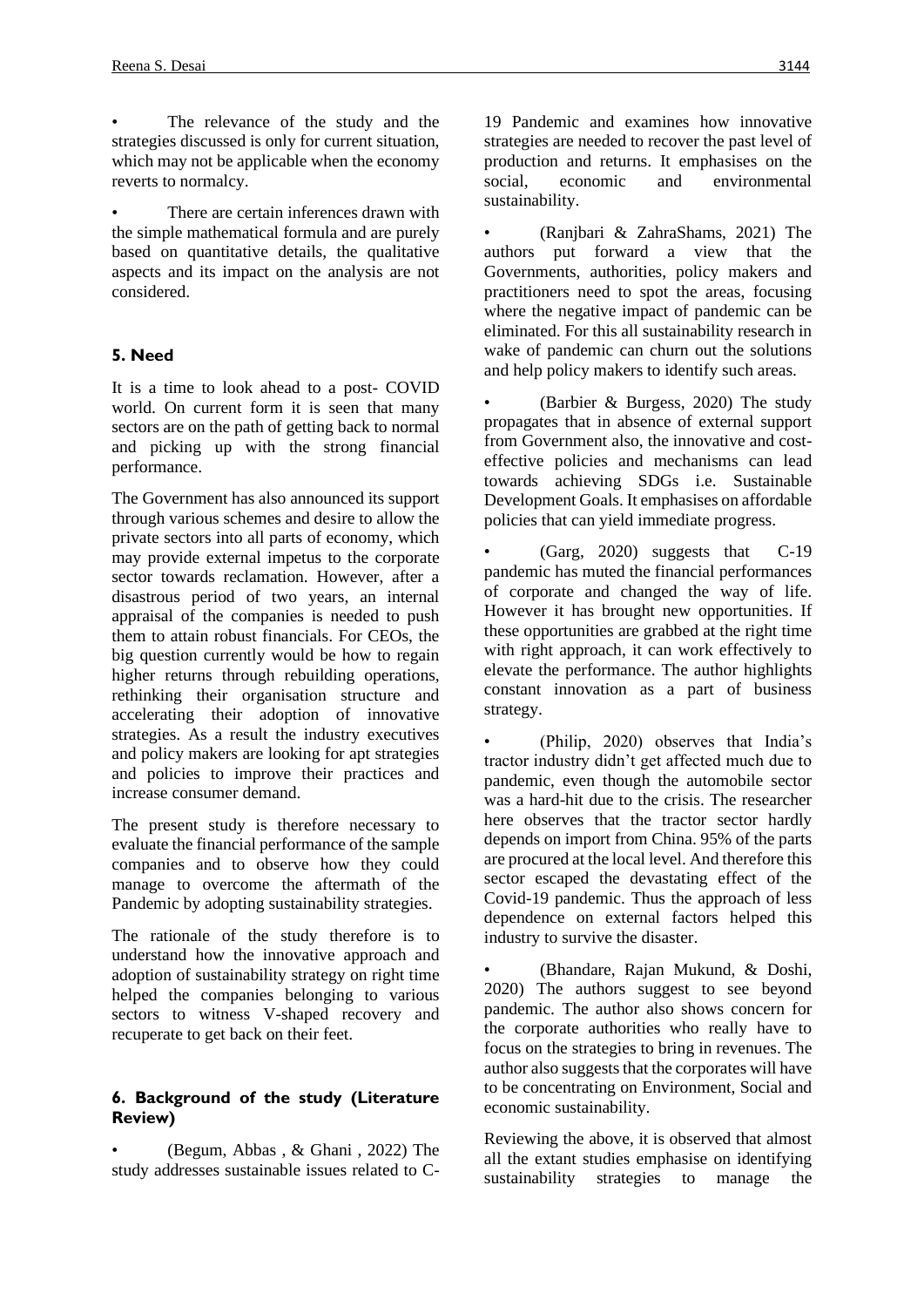are not supported by the quantitative data except (Philip, 2020) who analysed quantitative data to conclude on the survival of tractors industry during Pandemic.

The present study however analyses the financials of five sample companies to review the above opinions in further details as a case study. It spots the sustainability strategies adopted by the corporates as recommended by (Ranjbari & ZahraShams, 2021) and put forwards the quantitative data where the initial negative impact is eliminated by adopting sustainability strategies after the lock down was lifted, leading to V-shaped recovery.

## **7. Findings and Analysis:**

From the data collected through secondary sources, tables are prepared and analysed as under.

| <b>Parameters</b>                 | 2021        | 2020        | 2019      |
|-----------------------------------|-------------|-------------|-----------|
| <b>Net Sales</b>                  | 47,031.47   | 43,928.17   | 69,202.76 |
| <b>PAT</b>                        | $-2,395.44$ | $-7,289.63$ | 2,020.60  |
| <b>ROG</b><br>Net<br>Sales $(\%)$ | 7.06        | $-36.52$    | 19.53     |
| <b>ROG</b><br><b>PAT</b><br>(% )  | 67.14       | $-460.77$   | 295.26    |

Table 7.1 *Tata Motors Ltd. (Rs. in crores)*

(compiled by the researcher) (Source-Capitaline Database)

#### Observation and Interpretation:

From Table 7.1, V-shaped recovery of Tata Motors can be seen as the ROG of Net Sales and PAT shows negative growth in 2020 and shoots up in 2021.The higher growth of PAT as compared to Net Sales shows that the company could increase the sales, at the same time could control the expenditure as well. The immediate inflation in sales is the result of adopting sustainability strategy and disciplined path followed by the company. Since last few years Government of India showed strong bent on driving Electric Vehicles (EVs) adoption and launched several schemes and policies to give impetus to EVs. Tata Motors was well positioned to work on it. When the demand started increasing, the company quickly shifted gear, scaled up the capacities, moved swiftly to meet consumer demand and could ended the year on a strong note. 'It continued to be a forerunner in EV in the year 2020-21 with 71% share due to a positive response for Nexon EV (www.capitaline.com). The proactive approach and sustainable business strategy helped Tata Motors Ltd.in regaining the robust financial results and made Tata Motors a torch- bearer for green mobility in the automobile sector by creating a good set of growth and returns.

Table 7.2 *Dwarikesh Sugar Ltd. (Rs. in crores)*

| <b>Parameters</b>                       | 2021     | 2020     | 2019     |
|-----------------------------------------|----------|----------|----------|
| <b>Net Sales</b>                        | 1,838.85 | 1,336.13 | 1,084.12 |
| <b>PAT</b>                              | 91.54    | 73.45    | 95.11    |
| <b>ROG</b><br><b>Net</b><br>$Sales(\%)$ | 37.63    | 23.25    | $-24.18$ |
| <b>ROG</b><br><b>PAT</b><br>(% )        | 24.63    | $-22.77$ | $-6.25$  |

(compiled by the researcher) (Source-Capitaline Database)

Table 7.2 shows the recovery in the year 2020- 21 after a negative ROG-PAT of -22.77 to 24.63, which was higher as compared to the ROG-PAT for the year ended March-2019. This was due to two major reasons; firstly, the inflated volume of export of sugar by India. Export in our country increased as Brazil, the leading world sugar exporter maximised ethanol production by limiting its sugar production and secondly, the ethanol blending program for sustainability. This program got tremendous impetus from the Government of India, due to which in 2020-21, majority of the sugar units started producing ethanol from B Heavy molasses and directly from sugarcane juice.

In an attempt to optimise and increase revenues from sale of ethanol and moderate the production of sugar, two units out of three viz. Dwarikesh Nagar and Dwarikesh Puram were engaged only in sugar crushing to generate B Heavy molasses for extracting ethanol. This played an important role in heightening the revenue.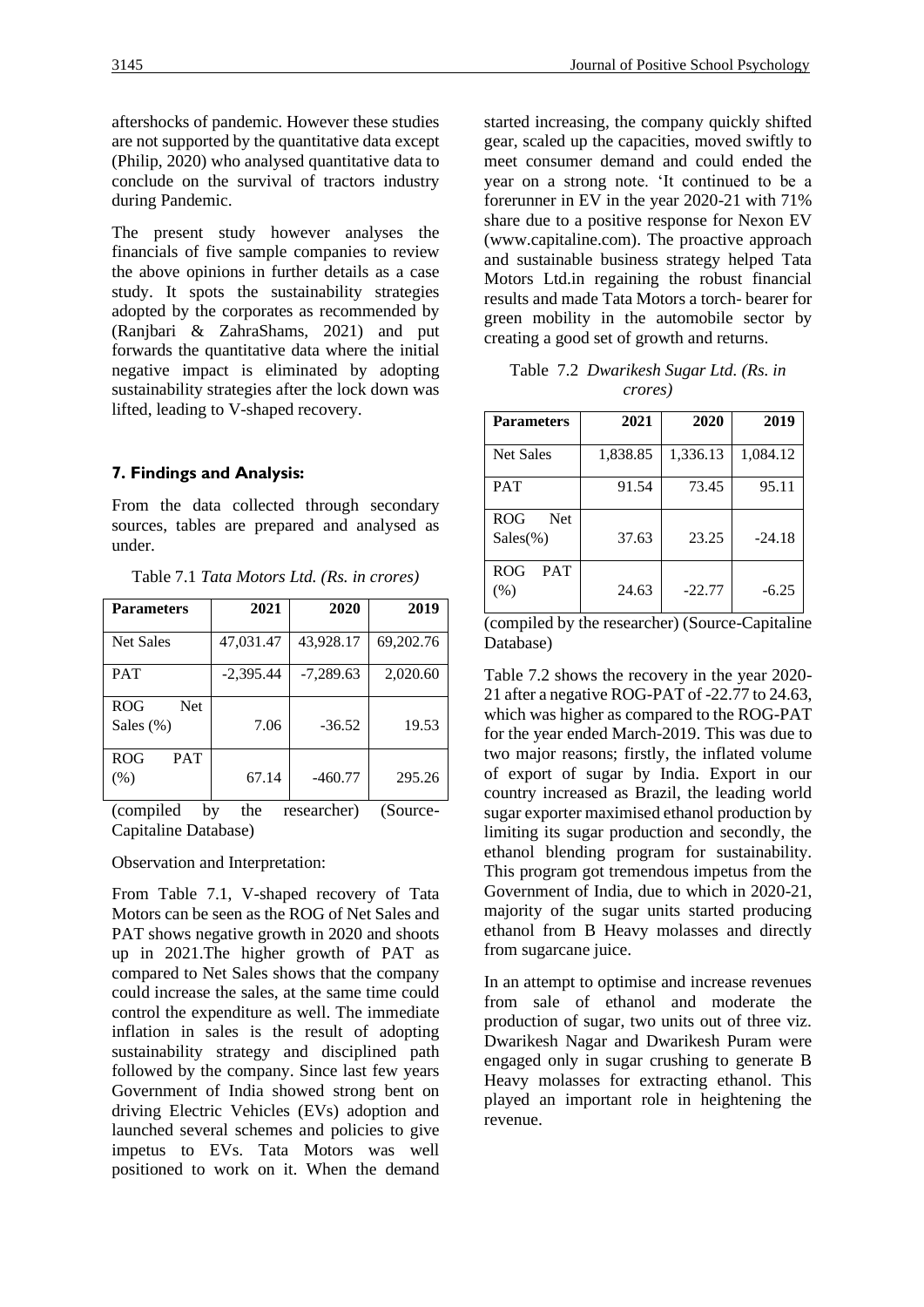| <b>Parameters</b>                       | 2021      | 2020      | 2019      |
|-----------------------------------------|-----------|-----------|-----------|
| <b>Net Sales</b>                        | 70,727.00 | 64,262.00 | 77,187.00 |
| <b>PAT</b>                              | 8,393.00  | 5,291.00  | 8,121.00  |
| <b>ROG</b><br><b>Net</b><br>$Sales(\%)$ | 10.06     | $-16.75$  | 16.13     |
| <b>ROG</b><br><b>PAT</b><br>(% )        | 58.63     | $-34.85$  | 75.59     |

Table 7.3 *JSW Steel Ltd. (Rs. in crores)*

(compiled by the researcher) (Source – Capitaline Database)

Observation and Interpretation:

JSW Steel is the flagship company of diversified JSW group. It is India's leading crude steel manufacturer having extensive portfolio in domestic as well as export market. It is apparent from Table 7.3 that the company could show prompt reclamation after the lockdown was lifted in 2020-2021.The ROG of Net Sales and PAT indicate that the company could regain compare to pandemic though it couldn't reach the previous financial performance. The company has natural competitive advantage as its location is well connected to rail, road and port for logistics support. Amidst the C-19 led downturn, JSW Steel entered into strategic joint ventures and acquisitions. In October 2020, the acquisition of Ispat Ltd. and in March 2021, acquistion of Vallabh Tinplate Pvt. Ltd. were completed. These acquisitions enabled JSW Steel's entry in to different grades and more value added steel products. It also helped to achieve backward integration and boost its global presence. This enabled its growth in diverse ways. The robust financial discipline, well controlled cost management, prudent investment in new projects and the commitment towards its ECG goals, which shows that the sustainability is the core business strategy, which helped JSW steel to recuperate the strong financials.

Table 7.4 *Tata Power Ltd. (Rs. in crores)*

| <b>Parameters</b> | 2021    | 2020    | 2019    |
|-------------------|---------|---------|---------|
| <b>Net Sales</b>  | 6180.59 | 7726.39 | 8255.25 |
| PAT               | 921.45  | 148.12  | 1768.70 |

| <b>ROG</b>                               | Net |          |          |        |
|------------------------------------------|-----|----------|----------|--------|
| $Sales(\% )$                             |     | $-20.01$ | $-6.41$  | 9.54   |
|                                          |     |          |          |        |
| <b>ROG</b><br><b>PAT</b>                 |     |          |          |        |
| (% )                                     |     | 522.10   | $-91.63$ | 156.14 |
|                                          |     |          |          |        |
| (compiled)<br>by the researcher) (Source |     |          |          |        |

Capitaline Database)

Observation and Interpretation:

Table 7.4 shows that the Rate of Growth w.r.t. PAT of Tata Power Company Ltd. is exorbitantly high in the year 2020-21. It is even greater in comparison with the ROG of the year ended March-2019. None the less ROG-PAT of Year ended March-21 i.e. 522.10% is extremely high as compared to negative ROG of Net sales, which is -20.01%.

This clearly indicates that Tata Power could successfully keep its direct as well as indirect expenses in tight reigns and could regain Vshaped recovery even though the revenue generated was reduced. Studying its detailed profit and loss statement, it was found that there is a substantial reduction in electricity and fuel expenses

(https://www.capitaline.com/SiteFrame.aspx?id ).

This could be because of increased energy transition of oil and gas companies into renewables and reduction in cost of newer technologies. Due to growing environmental worries after the Pandemic and rising demand for sustainable transportation, Electric Vehicles (EVs) are in lime light nowadays. Various schemes are introduced by Governments across the globe to motivate purchase of EVs over traditional vehicles. Inflated demand of EVs in a challenging year 2019-2020 was an upbeat in automobile industry. This attracted the utility industry to invest in the EV supply chain. Large power utilities and oil leaders started investing in EV charging infrastructure through take overs. Tata power came up with innovative, smart and secured charging solutions for easy fleet of EVs. Tata Power is one of the leading players in developing EV charging Eco System in India. Tata Power believes in right policy frame work to scale up the projects which in turn help in faster decline of cost. For cost reduction the company is making green hydrogen a tough challenger among green technologies.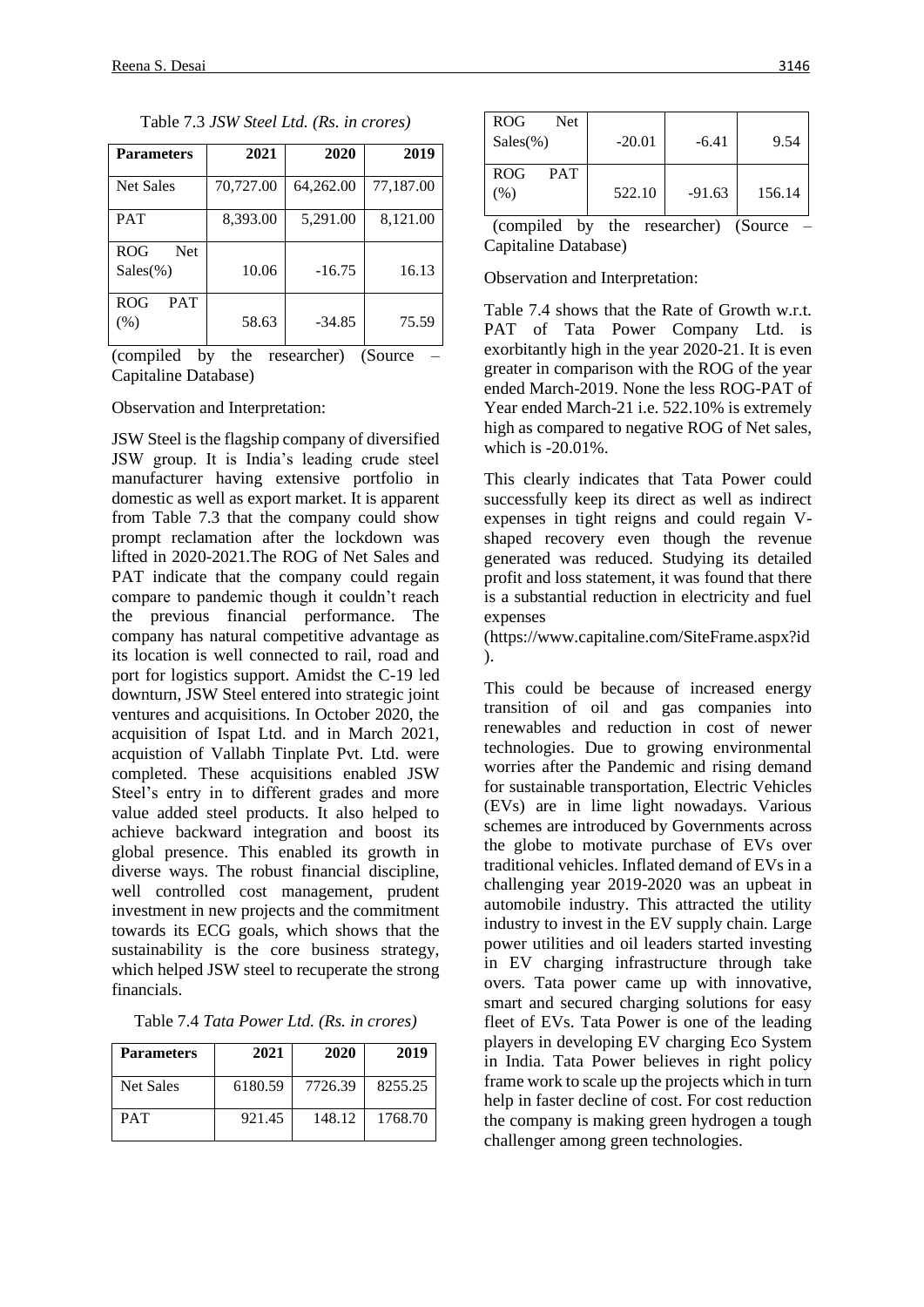

Figure 7.1 *ROG in Net Profit of HUL in the Post-Merger Period*

HUL, the leading multinational in India, belong to FMCG sector, is well known for its aggressive merger strategies. By leveraging on the mega trend of health and wellness during the challenging times of pandemic, HUL acquired nutrition portfolio from Glaxo Smith Kline CH as a sustainability strategy in the year 2019- 2020. Catering to massive consumers since many decades, HUL could anticipate consumer behaviour and decided to take over Horlicks and Boost, the iconic brands of GSK CH. This largest strategic merger in the history of FMCG, led to immediate positive synergies and completely revamped 'Foods and Refreshment' and 'Others' segmental portfolios of HUL.

Fig. 7.1 depicts the immediate hike in the segmental performance of the said two portfolios in the post-merger period i.e. year 2020-2021. The intention was also to provide healthy products to consumers for building up strong immunity to combat such disasters in future.

''Mergers and Acquisitions (M&A) in the crisis situation can be thought of as one of the important strategic choices to transform and restructure the business. The inorganic growth strategy of M&A help in evolving the business and experiencing growth through synergies." (Mehta, 2021) .

"The purpose of HUL –GSK CH merger was to reshape the business portfolio through inorganic growth strategy of merging and building sustainable and profitable foods and refreshment (F&R) business in India. This right time decision facilitated the company in reshaping the business portfolio and witnessing a successful post-merger synergy" (Chairman Speak -HUL)

Recently HUL is in talks with the authorities of ' MDH 'spices for taking over the major stake in MDH as part of sustainability strategy.

## **8. Conclusion:**

The study reveals that though the crisis has disrupted business at a large, it has unlocked the scope for newfangled opportunities. The organisations that could grab these opportunities may arise as winners in the future. On the basis of the case studies discussed in the present study it can be concluded that there is a need to evaluate and put forward the sustainability strategies adopted by the companies, which can help governments, corporate authorities, policy makers and researchers to understand where to focus and attempt to ease the negative impacts of the Pandemic. Sustainability strategies and well responded government initiatives helped